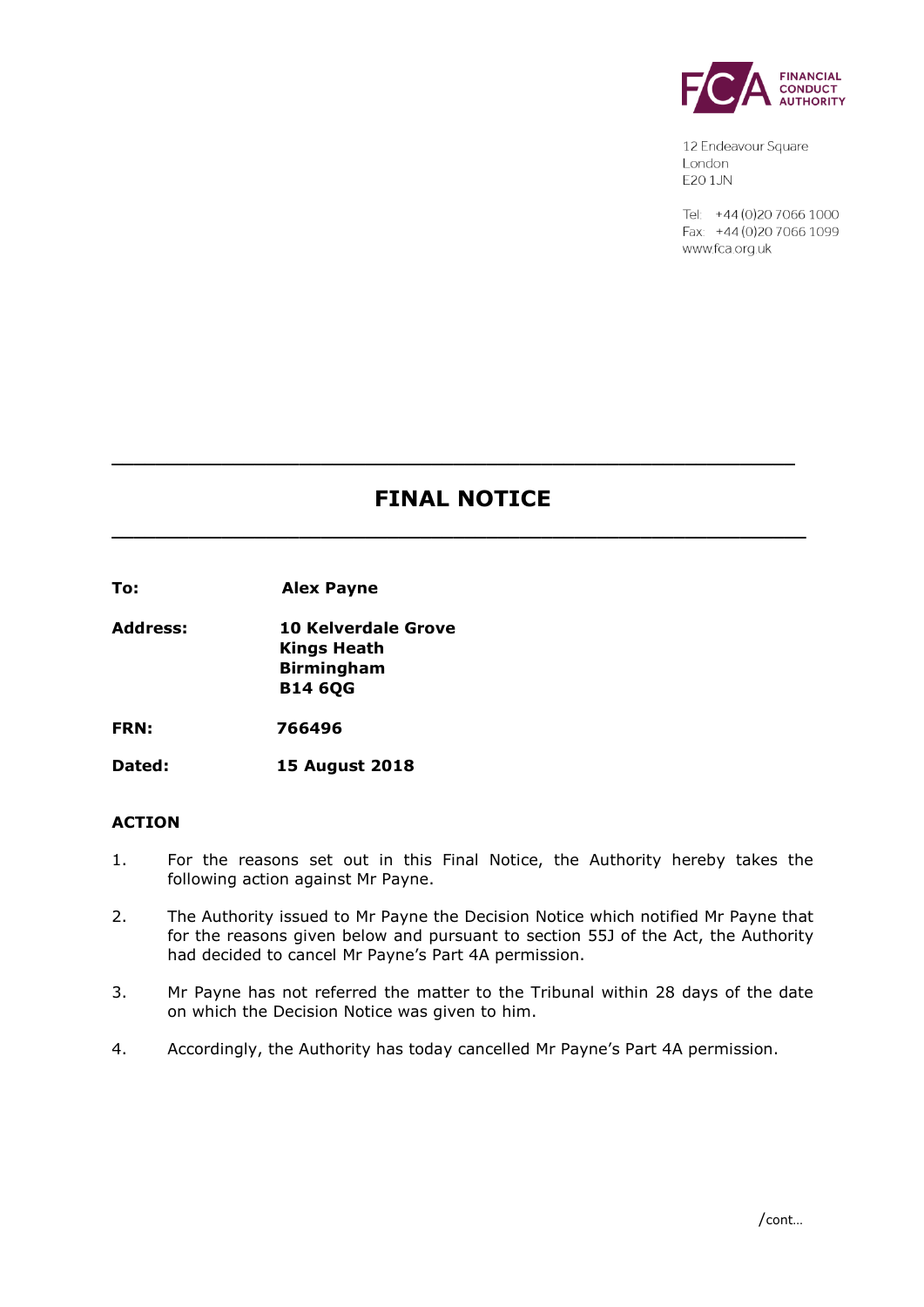# **DEFINITIONS**

5. The definitions below are used in this Final Notice:

"the Act" means the Financial Services and Markets Act 2000;

"the Authority" means the Financial Conduct Authority;

"the Decision Notice" means the Decision Notice issued by the Authority to Mr Payne dated 2 July 2018;

"the Overdue Balance" means the outstanding sum of £49.17, owed by Mr Payne to the Authority for annual fees and levies for the period 1 April 2016 to 31 March 2017, which was due for payment by 13 April 2017;

"Mr Payne's Part 4A permission" means the permission granted by the Authority to Alex Payne pursuant to Part 4A of the Act;

"the Principles" means the Authority's Principles for Businesses;

"the suitability Threshold Condition" means the threshold condition set out in paragraph 2E of Schedule 6 to the Act;

"the Threshold Conditions" means the threshold conditions set out in Schedule 6 to the Act;

"the Tribunal" means the Upper Tribunal (Tax and Chancery Chamber); and

"the Warning Notice" means the Warning Notice issued by the Authority to Mr Payne dated 31 May 2018.

# **REASONS FOR THE ACTION**

- 6. On the basis of the facts and matters and conclusions described in the Warning Notice, and in the Decision Notice, it appears to the Authority that Mr Payne is failing to satisfy the suitability Threshold Condition, in that the Authority is not satisfied that Mr Payne is a fit and proper person having regard to all the circumstances, including whether Mr Payne managed his business in such a way as to ensure that his affairs were conducted in a sound and prudent manner.
- 7. Mr Payne has failed to pay the Overdue Balance and he has not been open and co-operative in all his dealings with the Authority, in that Mr Payne has failed to respond to the Authority's repeated requests for him to pay the Overdue Balance, and has thereby failed to comply with Principle 11 of the Principles and to satisfy the Authority that he is ready, willing and organised to comply with the requirements and standards of the regulatory system.
- 8. These failures, which are significant in the context of Mr Payne's suitability, lead the Authority to conclude that Mr Payne has failed to manage his business in such a way as to ensure that his affairs are conducted in a sound and prudent manner, that he is not a fit and proper person, and that he is therefore failing to satisfy the Threshold Conditions in relation to the regulated activities for which he was granted a Part 4A permission.